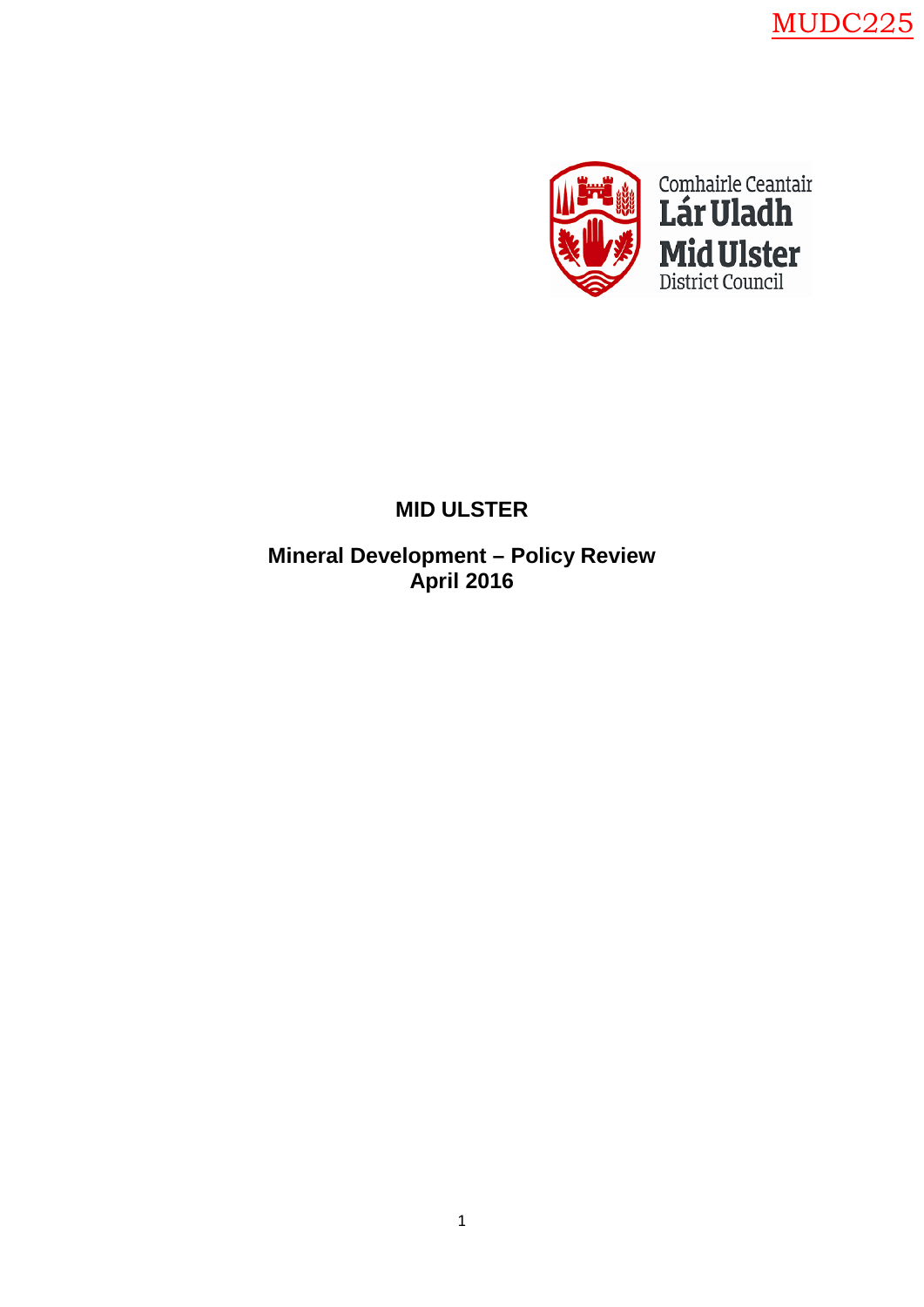## **MINERAL DEVELOPMENT POLICY REVIEW**

- **Purpose: To provide the council with an overview of existing mineral planning policy and how it compares with the objectives of the SPPS, the Sustainability Appraisal and the Councils growth strategy, in preparation for the new Local Development Plan.**
- **Content: This paper provides:**
	- **i. An outline of the objectives contained in the Councils growth Strategy which are relevant to mineral development.**
	- **ii. An outline of the objectives contained in the Sustainability Assessment which are relevant to mineral development.**
	- **iii. An overview of existing policy and how it conforms with the SPPS and the objectives**
	- **iv. Options for the future policy direction of the new mineral planning policy and assessment of those options**
	- **v. Potential wording of new minerals planning policy**

#### **Recommendation:**

**The policy options, including the preferred options, contained within this Paper are subjected to Sustainability Appraisal / Strategic Environmental Assessment, before any final decisions are made on which will go forward for public consultation in the Preferred Options Paper.**

## **1.0 Introduction**

- **1.1** The purpose of this paper is to inform the Planning Committee of current planning policies associated with minerals development and assess whether or not they are fit for purpose against the Council's objectives regarding the development of minerals, through the new Local Development Plan (LDP) 2030 and whether they need to be tailored to the specific needs of this district.
- **1.2** This paper also contains consideration of how existing planning policies relevant to minerals take account of the Regional Development Strategy 2035 (RDS 2035), the Strategic Planning Policy Statement (SPPS), Sustainability Appraisal themes and the proposed LDP objectives. It is worth noting that a specific workshop was not held with members on this particular policy review given that the Position Paper in relation to Minerals was recently presented to Planning Committee.

#### **Legislative Context**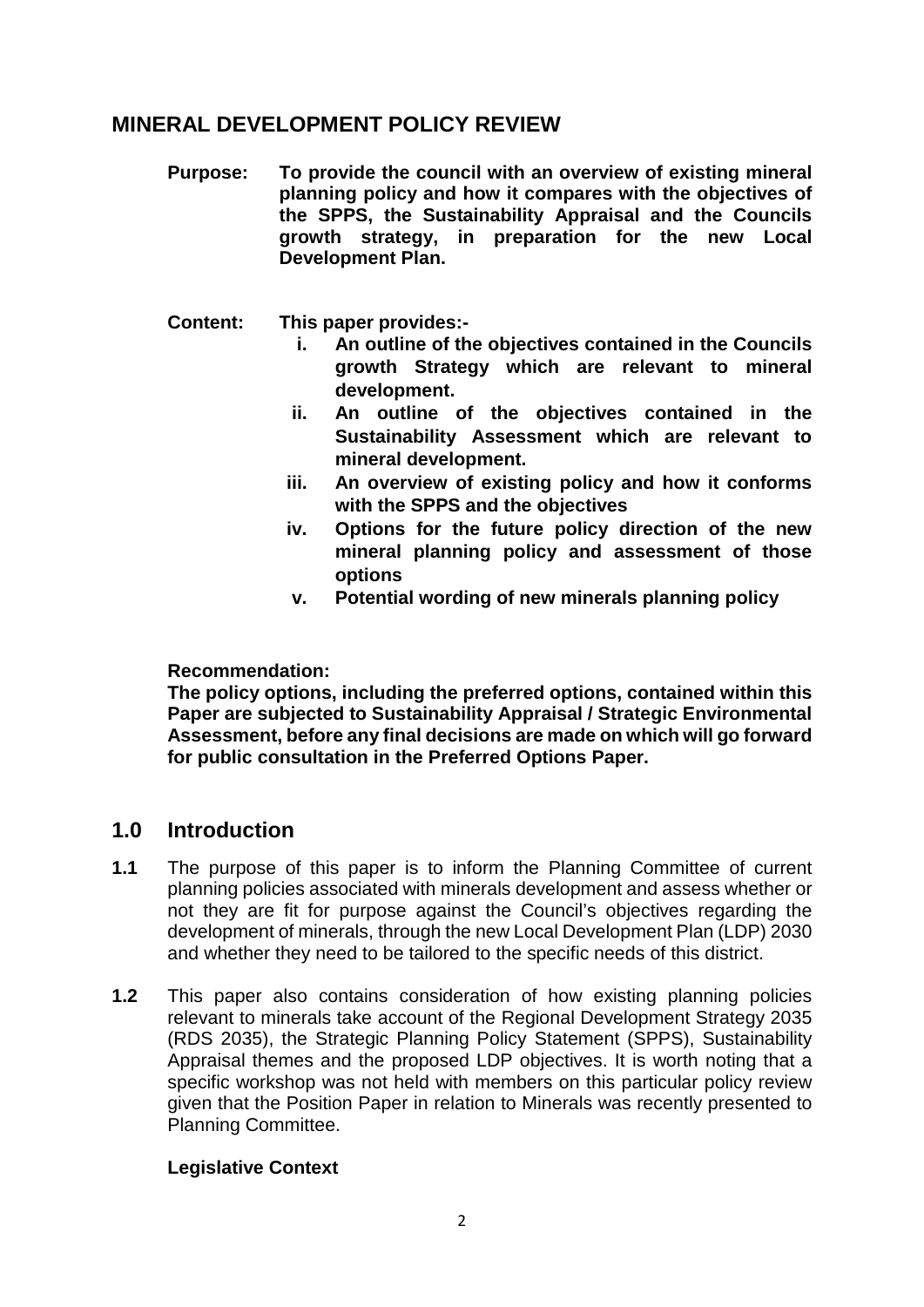**1.3** Article 5 of the Planning Act (Northern Ireland) 2011 states that the creation of planning policy as part of the Plan Strategy must be done with the objective of furthering sustainable development and in so doing, must take account of policies and guidance issued by OFMDFM, DOE and DRD. Examples of such policies and guidance are, the Regional Development Strategy (RDS) 2035 and the Strategic Planning Policy Statement (SPPS). Further detail on the legislative context of Mineral Development in Northern Ireland is set out within the Minerals Position Paper presented to Planning Committee in January 2016.

## **2.0 The Objectives (a) Mid Ulster Council**

- **2.1** Position Paper 1<sup>1</sup> outlined a number of key policy objectives that will assist the formulation of the new LDP. Of these objectives, there are a number which relate to the need to ensure the minerals industry is supported and encouraged to grow and these are highlighted below. These objectives are relevant to minerals development because of the jobs which can be created in the industry and also because of the development which is needed in the District and for which a reliable supply of minerals is necessary.
	- a) To promote diversity in the range of jobs recognising the importance of employment in the primary sector (agriculture forestry and mining), secondary sector (industry and manufacturing) and tertiary sector (administration, commerce, retailing, leisure and tourism).
	- b) The need to protect and enhance the natural and built environment to achieve biodiversity, quality design, enhanced leisure and economic opportunity and promote health and welling.
	- c) To provide for 10,950 new homes between 2015 2030 in a range of housing capable of meeting the needs of families, the elderly and disabled, and single people, at locations accessible to community services, leisure and recreational facilities, for those people with and without a car.
	- *d)* The need to improve connectivity between and within settlements and their rural hinterland through accommodating investment in transportation to improve travel times, alleviate congestion and improve safety for both commercial and private vehicles as well as more sustainable modes of transport including buses, walking and cycling*.*
	- e) To provide for vital and vibrant rural communities whilst protecting the countryside in which they live by accommodating sustainable growth within the countryside proportionate to the extent of existing rural communities.

## **(b) Sustainability Appraisal (SA)**

<span id="page-2-0"></span><sup>&</sup>lt;u>.</u> <sup>1</sup> Position Paper one, population and Growth, September 2014, Mid Ulster.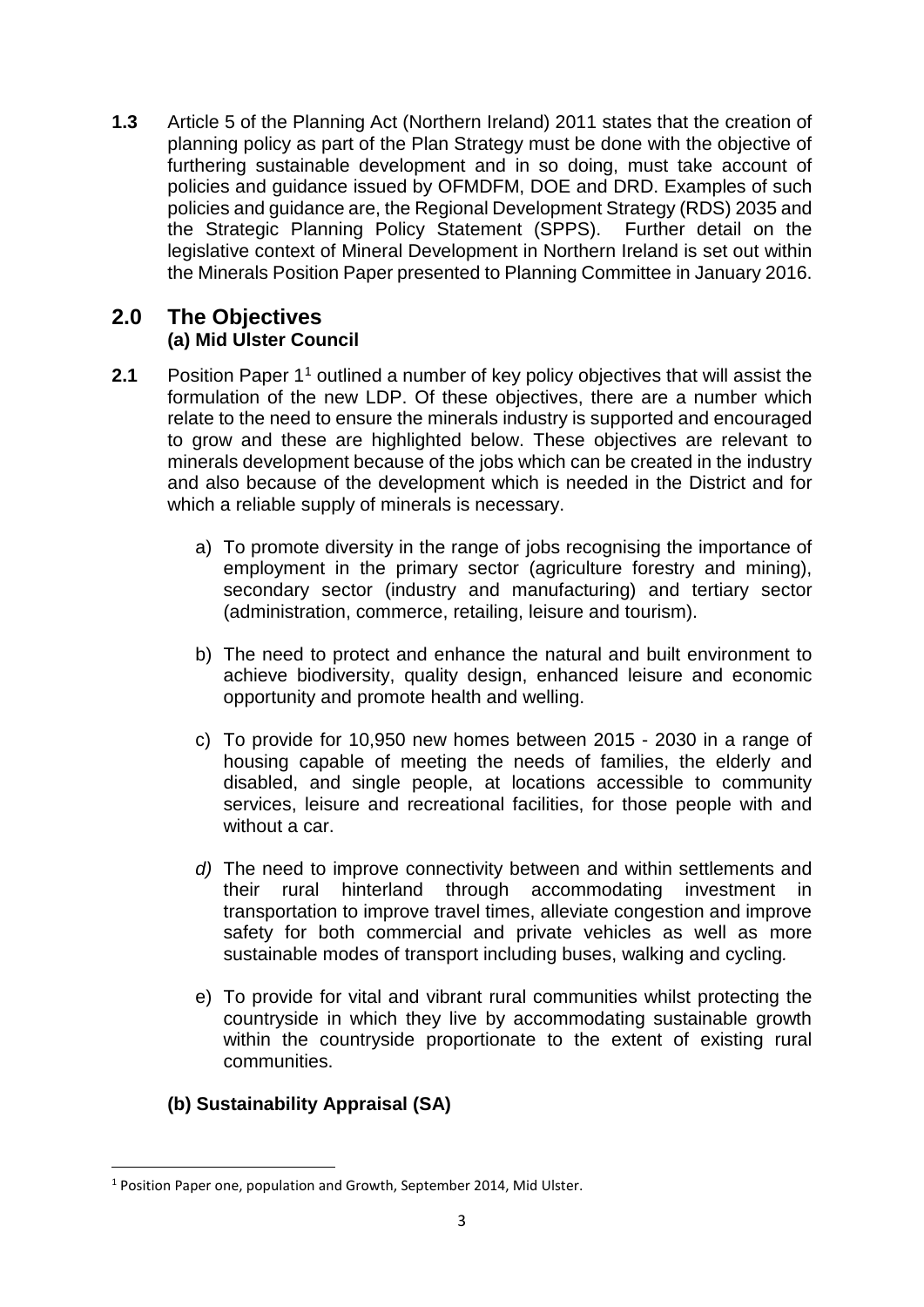- **2.2** A sustainability appraisal is a systematic process which must be carried out during the preparation of a Local Development Plan in order to promote sustainable development by assessing the extent to which an emerging plan will achieve required environmental, economic and social objectives. In June of 2015[2,](#page-3-0) the Council received a paper outlining what the objectives of this process would be.
- **2.3** With specific reference to **economic growth** and according to the SA, current and future planning policies should take account of the need to;
	- o Encourage sustainable economic growth which improves businesses and enhances productivity.
	- o To provide opportunities for long term employment to those most in need of employment
	- o To encourage sufficient patterns of movement (can be addressed partly by having materials needed for construction produced locally)
- **2.4** With specific reference to **social improvement** and according to the SA, current and future planning policies should take account of the need to;
	- o To provide everyone with an opportunity to live in a decent home (construction industry is dependent on a reliable local supply of minerals).
	- $\circ$  To reduce poverty and social exclusion, in particular, in those areas most affected
- **2.5** With specific reference to **environmental protection** and according to the SA, current and future planning policies should take account of the need to;
	- o To conserve and enhance biodiversity.
	- o To maintain and enhance the quality and character of landscapes and townscapes

-

<span id="page-3-0"></span><sup>&</sup>lt;sup>2</sup> Sustainability Assessment Incorporating Strategic Environmental Assessment, Mid Ulster District Council, June 2015.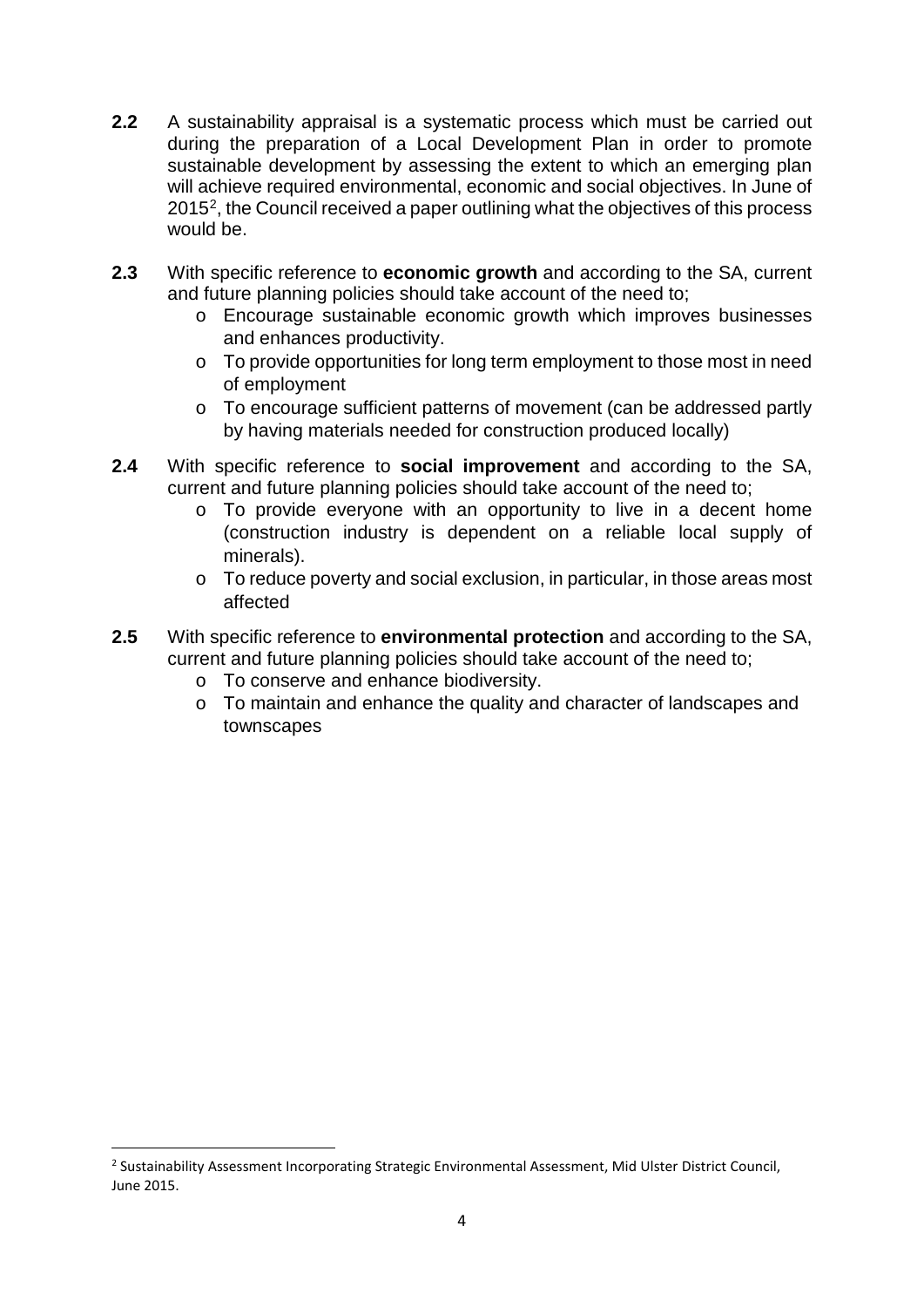| <b>SA THEME</b>                                             | <b>OBJECTIVE</b>                                                                                       | <b>RELEVANT TO MINERALS</b>                                                                                                                                                                                                                                                                                                                                                                                               |
|-------------------------------------------------------------|--------------------------------------------------------------------------------------------------------|---------------------------------------------------------------------------------------------------------------------------------------------------------------------------------------------------------------------------------------------------------------------------------------------------------------------------------------------------------------------------------------------------------------------------|
| <b>PROMOTE</b><br><b>ECONOMIC</b><br><b>GROWTH</b>          | Encourage sustainable<br>economic growth which<br>improves businesses<br>and enhances<br>productivity. | Mid Ulster employs more people in the minerals industry than any<br>other district of Northern Ireland. Therefore, in order to facilitate<br>economic growth, this vital employment sector should be sustained<br>and helped to grow, where possible. In addition, the construction<br>industry in Mid Ulster employs more people than the NI average<br>and it is heavily dependent on a vibrant local mineral industry. |
|                                                             | To provide opportunities<br>for long term<br>employment to those<br>most in need of<br>employment      | QPANI have stated that 75% of all jobs provided by quarrying are<br>in areas of targeted social need. Therefore, by continuing to<br>facilitate quarrying development, a vital source of employment in<br>areas of need will be sustained.                                                                                                                                                                                |
|                                                             | To encourage sufficient<br>patterns of movement                                                        | By ensuring that raw materials for the construction industry are able<br>to be sourced from nearby locations, more efficient movement<br>patterns within the district are promoted.                                                                                                                                                                                                                                       |
| <b>CONTRIBUTE TO</b><br><b>SOCIAL</b><br><b>IMPROVEMENT</b> | To provide everyone<br>with an opportunity to<br>live in a decent home.                                | To sustain house building in the district, a ready supply of raw<br>materials such as sand, gravel and crushed rock must be available.                                                                                                                                                                                                                                                                                    |
|                                                             | To reduce poverty and<br>social exclusion, in<br>particular, in those areas<br>most affected           | QPANI have stated that 75% of all jobs provided by quarrying are<br>in areas of targeted social need. In Mid Ulster, a lot of quarries are<br>located in upland rural areas. By continuing to support such<br>enterprises, social exclusion and poverty in such areas can be<br>combatted by the creation of jobs and the improvement of living<br>standards                                                              |
| PROTECT THE<br><b>ENVIRONMENT</b>                           | To conserve and<br>enhance biodiversity                                                                | By their nature, quarries often need to be located in remote rural<br>areas which can have conservation, visual or biodiversity merit.<br>Planning policy therefore needs to protect such areas from mineral<br>development.                                                                                                                                                                                              |
|                                                             | To maintain and<br>enhance the quality and<br>character of landscapes<br>and townscapes                | Parts of the country which are of significant beauty tend by their<br>nature to contain minerals for development. Attention must be paid<br>to the impact which mineral development will have on the visual<br>merit of these locations.                                                                                                                                                                                  |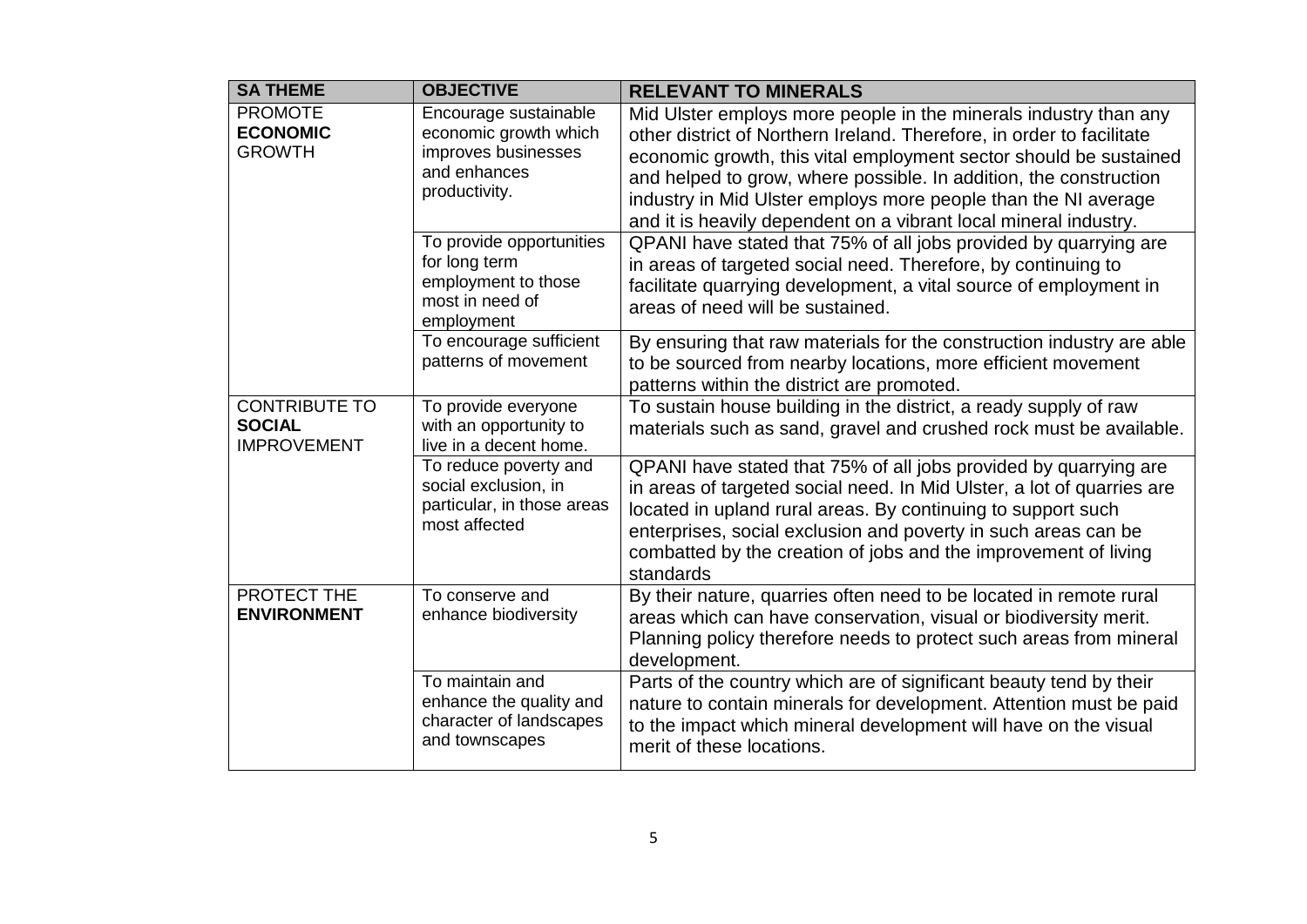#### **(c) Strategic Planning Policy Statement (SPPS)**

- **2.6** The RDS provides an overarching strategic planning frame work to facilitate and guide development in Northern Ireland. It sets out its objectives in terms of economic, social and environmental aims in order to achieve sustainable development. It has clear overarching objectives for the development of economic land and these have been fully considered when formulating the objectives of the SPPS.
- **2.7** The SPPS is a statement of the Department's policy on planning matters that should be implemented across Northern Ireland and it was formally adopted in September 2015. It has been agreed with the Northern Ireland Executive and its objectives have been judged to be in general conformity with those of the RDS. The regional strategic objectives contained within the SPPS in relation to minerals development are as follows;
	- $\triangleright$  Facilitate sustainable minerals development through balancing the need for specific minerals development proposals against the need to safeguard the environment;
	- $\triangleright$  Minimise impacts of mineral development on local communities, landscape quality, built and natural heritage, and the water environment, and
	- $\triangleright$  Secure the sustainable and safe restoration, including appropriate re-use of mineral sites, at the earliest opportunity
- **2.8** The SPPS states that the LDP should bring forward appropriate policies and proposals that must reflect the policy approach within it tailored to plan area circumstances and in particular should:
	- $\triangleright$  Safeguard mineral resources which are of economic or conservation value and seek to ensure that workable mineral resources are not sterilised by other surface development which would prejudice their future exploitation.
	- $\triangleright$  The plan should ensure that sufficient local supplies of aggregates can be made available for use within the local area and where appropriate the regional market and beyond to meet likely future development needs over the plan period.
	- $\triangleright$  Identify areas which should be protected from minerals development because of their intrinsic landscape, amenity, scientific or heritage value. These are known as Areas of Constraint on Mineral Development (ACMD's).

## **3.0 Existing Policy**

**3.1** The PSRNI currently provides the operational planning policy for mineral development. The concept of sustainability is a notable element of the strategy, however it does recognise the difficulties this can pose in the context of mineral development. It recommends that the rate of consumption of finite minerals should be reduced by encouraging the use of renewable and recycled alternatives wherever this is economically viable and practical. The PSRNI largely mirrors the provisions of the recently adopted Strategic Planning Policy Statement (SPPS) (considered in detail below) in that it recognizes the need to facilitate mineral development while also affording sufficient protection to the environment. The main difference between the two documents is the stipulation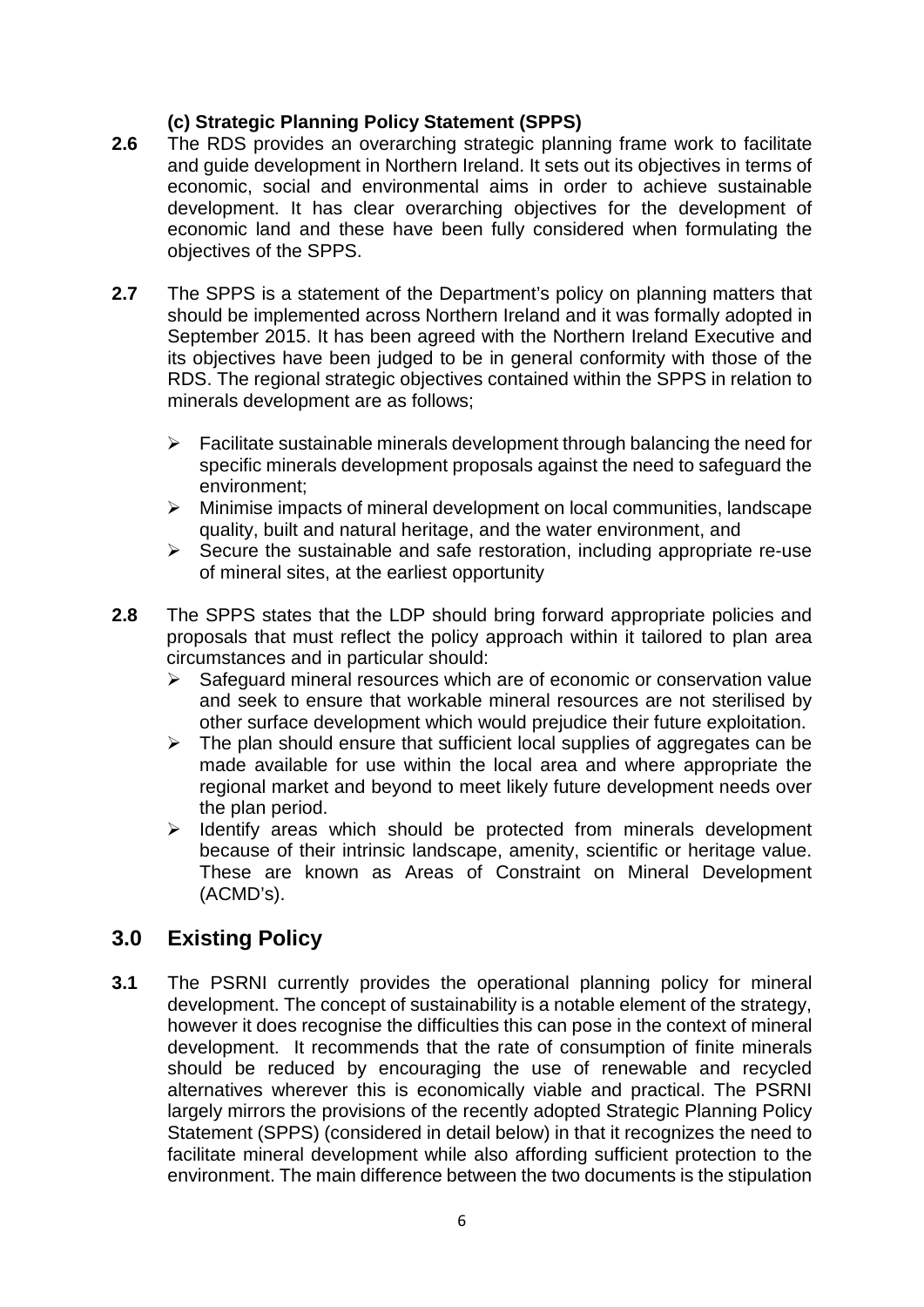within the Strategic Planning Policy Statement (SPPS) that there is a presumption against development for the extraction of hydrocarbons (including "fracking").

**3.2** The provisions of each policy and the extent to which they are deemed to be in accordance with the objectives outlined above are discussed in the following paragraphs.

#### **POLICY MIN 1- ENVIRONMENTAL PROTECTION**

**3.3** Policy MIN 1 states that applications for minerals development which are located close to or within environmental designations such as Areas of Special Scientific Interest (ASSI's) will not normally be approved and that the planning authority will balance the need to protect the environment in such areas against the environmental and economic benefits which will result from the development.

### **Does Policy Meet Objectives?**

SPPS

**3.4** This policy is designed primarily to ensure that sufficient consideration is given to the economic impacts of minerals development. It is mirrored in the SPPS (para 6.158) and is also in conformity with the general aims of the SPPS, including the need to *"facilitate sustainable mineral development through balancing the need for specific minerals development proposals against the need to safeguard the environment"* and also the aim of *"minimising the impacts of mineral development on local communities, landscape quality, built and natural heritage."*

#### SUSTAINABILITY APPRIASAL (SA)

**3.5** MIN 1 is found to be in accordance with the aims of the SA. The SA aims to *"protect and enhance biodiversity*" and it is felt that the policy goes some way to achieving this by stating that development in ASSI's will not normally be permitted. It is felt however that the policy could be stronger here and perhaps indicate a general presumption against development in ASSI's. This is something which had been alluded to in the minerals position paper, where it was noted that none of the three options for the zoning of ACMD's included protection for all ASSI's and this could be achieved by a general presumption in policy against mineral development in ASSI's.

#### COUNCIL GROWTH STRATEGY

**3.6** One of the aims of the Council's growth strategy was the need to need to "*protect and enhance the natural and built environment to achieve biodiversity, quality design, enhanced leisure and economic opportunity and promote health and wellbeing*." It is felt that MIN 1 goes someway to achieving this, particularly in relation to the protection of the natural environment and the achievement of biodiversity.

#### **POLICY MIN 2 – VISUAL IMPLICATIONS**

**3.7** MIN 2 points out that by its nature, minerals development tends to occur in some of the more remote and beautiful parts of the countryside including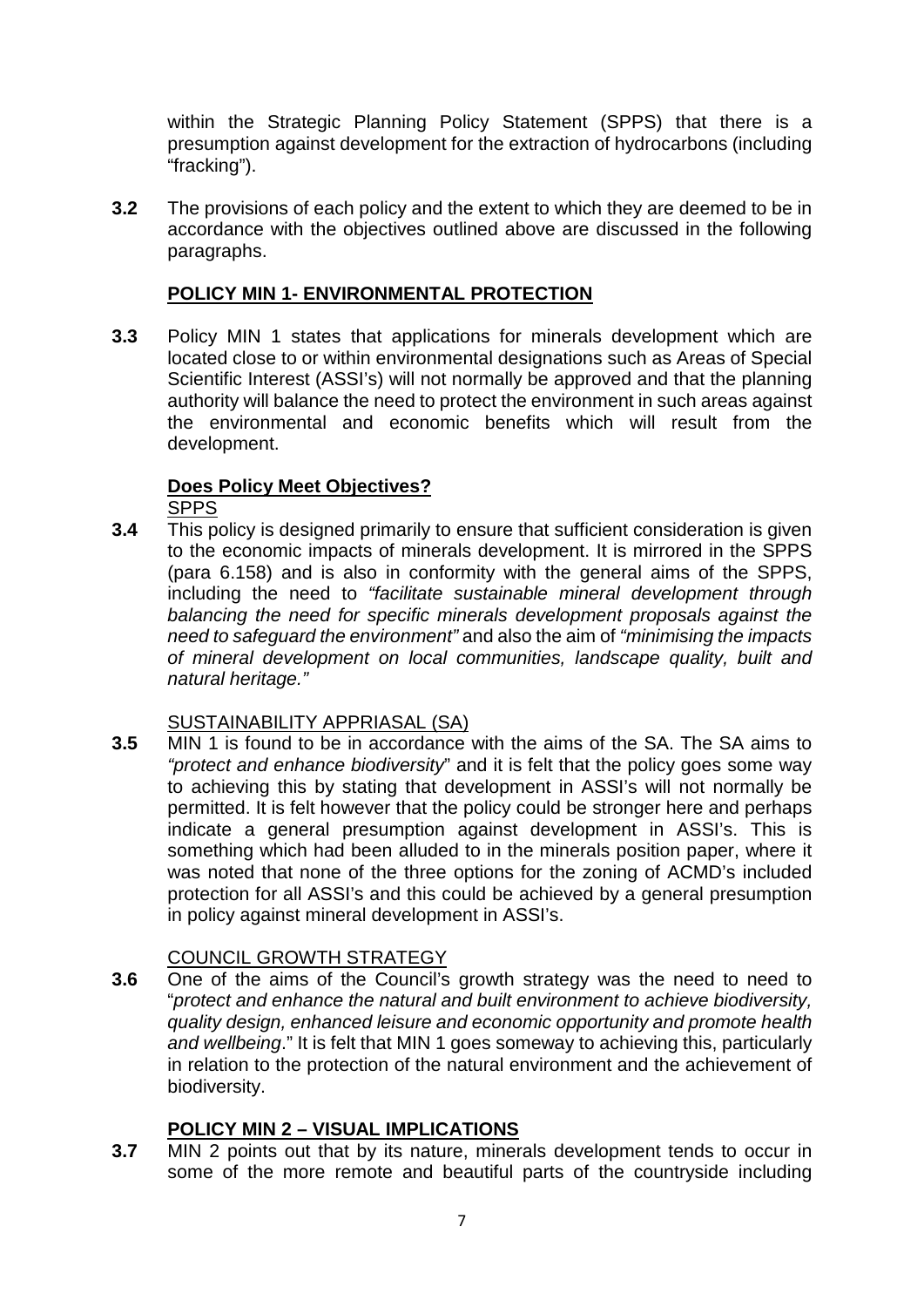designations such as AONB's. Whilst it would be unrealistic to dispense of the valuable deposits of resources in these areas, important consideration must be given to the impact that will be had on these important landscapes. Development should respect existing land features and operations that would impact upon the skyline should be avoided. Likewise, the positioning of plant machinery, stockpiles and waste material should be considered in relation to their visual impact.

### **Does Policy Meet Objectives?**

SPPS

**3.8** MIN 2 meets the SPPS requirement that the planning authority should balance the need to develop minerals against the need to safeguard the environment. MIN 2 recognises this by stating that whilst essential minerals should not be lost, the impact which their development will have on the visual merit of the landscape is an important consideration. Every effort should be taken to ensure that the landscape character is protected at all times. This is also directly in conformity with the second minerals objective of the SPPS.

### SUSTAINABILITY APPRAISAL

**3.9** As well as conserving and enhancing biodiversity, the Sustainability Appraisal promotes the protection of quality and character of landscapes. MIN 2 is clearly in accordance with this because it attaches significant weight to the protection of our landscapes.

#### GROWTH STRATEGY

**3.10** MIN 2 also accords with the growth strategy in that it allows for development which will provide jobs, facilitate growth but yet balances this with the need to protect the natural environment.

#### **POLICY MIN 3 – AREAS OF CONSTRAINT**

**3.11** MIN 3 states that in areas which have been designated as ACMD by the Plan, there will be a presumption against development involving the extraction or processing of minerals. There may be exceptions to this policy where the proposals are short term and the environmental implications are limited. However, even in such cases, the onsite processing of excavated material will not be permitted.

#### **Does Policy Meet Objectives?**

**3.12** MIN 3 seeks to protect sensitive areas from mineral development. The areas in question will be worthy of protection because of their historic, archaeological, or scenic merit. This is in accordance with the objectives of the SA, Growth Strategy and the SPPS, all of which support the development of mineral resources but also realise the need to protect environmentally sensitive areas and areas of character. The SPPS also makes provision for the planning authority to still facilitate some minerals development within these areas, where the impacts will not be significant (para. 6.155) and this is also reflected in existing policy.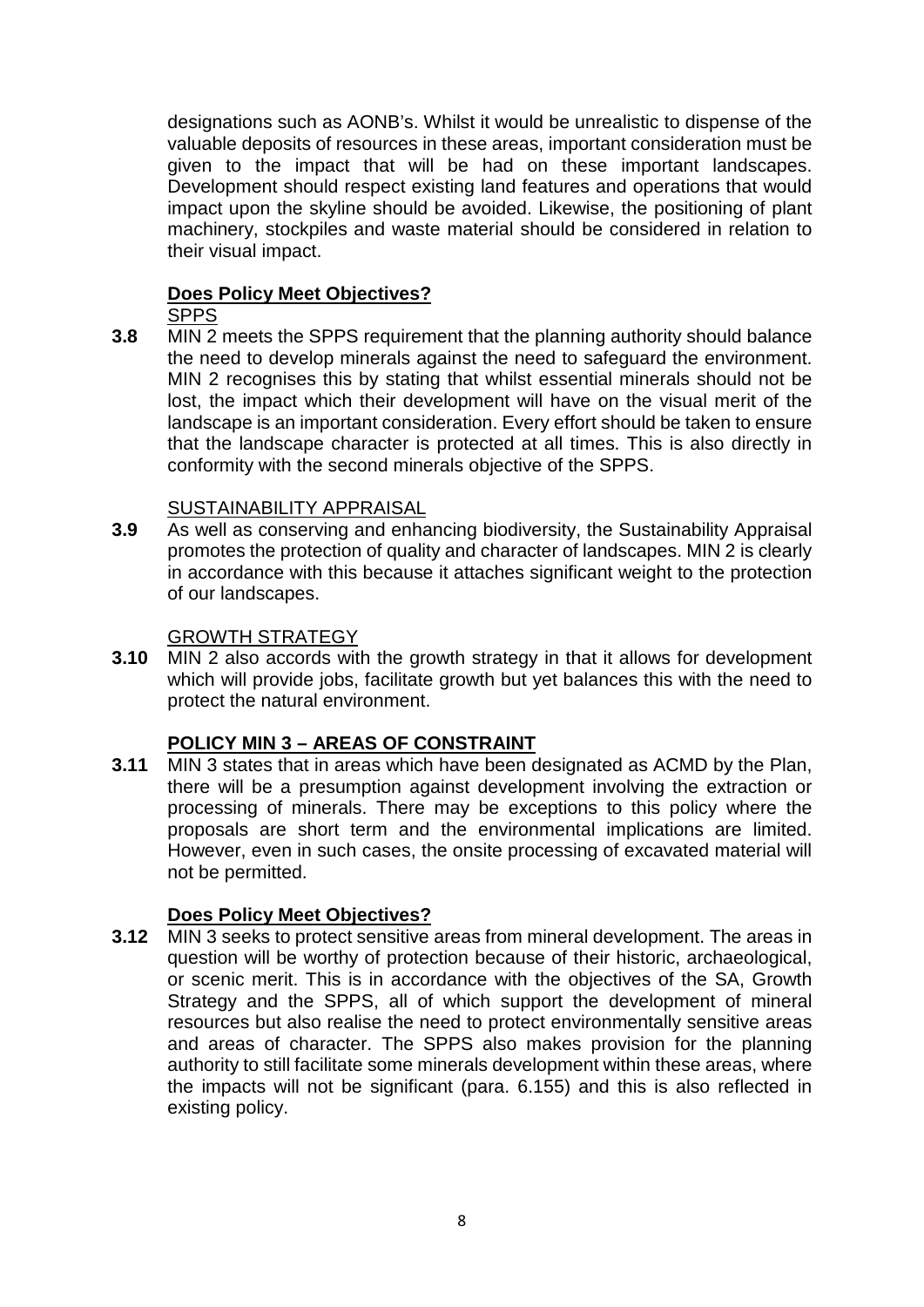## **POLICY MIN 4 – VALUABLE MINERALS**

**3.13** MIN 4 states that where minerals which are perhaps "uncommon", yet are valuable to the economy (examples given are gas, lignite or oil), are found then there will **not** be a presumption against their development, rather they will be considered on their merits. Where these minerals are located in a statutory policy area, then due weight will be given to that zoning.

#### **Does Policy Meet Objectives?**

- **3.14** This policy would seem to promote sustainable economic growth by not ruling out the exploitation of economically valuable minerals, yet still affording due weight to environmental designations and tests laid out within other policies. It could therefore be claimed that this policy meets the tests set out in the Sustainability Appraisal and in the Councils growth strategy i.e. promote and protect the natural environment and biodiversity whilst also promoting economic growth.
- **3.15** It is also in accordance with the SPPS because it seeks to "safeguard mineral resources which are of economic or conservation value," although the SPPS does go further to specifically state that there **will** be a presumption against the extraction of hydrocarbon gases (fracking).

### **POLICY MIN 5 – MINERAL RESERVES**

**3.16** MIN 5 states that where valuable mineral resources have been identified and where these are protected by the Plan, then surface development which would prejudice the future exploitation of these resources, will not be permitted.

#### **Does Policy Meet Objectives?**

- **3.17** This policy is ensuring that there are an adequate supply of minerals available to facilitate future development, provide employment opportunities and enable the construction industry to build houses and other infrastructure, thus ensuring economic growth and social improvement throughout the district.
- **3.18** This is in accordance with the objectives of the SPPS (para. 6.155) and also with the economic and social objectives of the SA and the council's growth strategy which specifically relate to the need for economic growth and the construction of an adequate supply of housing, the latter of which is obviously dependent on an ready and accessible supply of minerals.

#### **POLICY MIN 6 – SAFETY AND AMENITY**

**3.19** MIN 6 states that where proposed minerals development would prejudice the safety and amenity of neighbouring land uses, particularly housing, then permission will normally be refused. The relevant authority will judge if levels of nuisance are acceptable or not. Proposals for housing development on land where underground extraction methods have been or are continuing to be carried out will be unacceptable and likewise, proposals for underground extraction on land where existing buildings are located will also be unacceptable.

#### **Does Policy Meet Objectives?**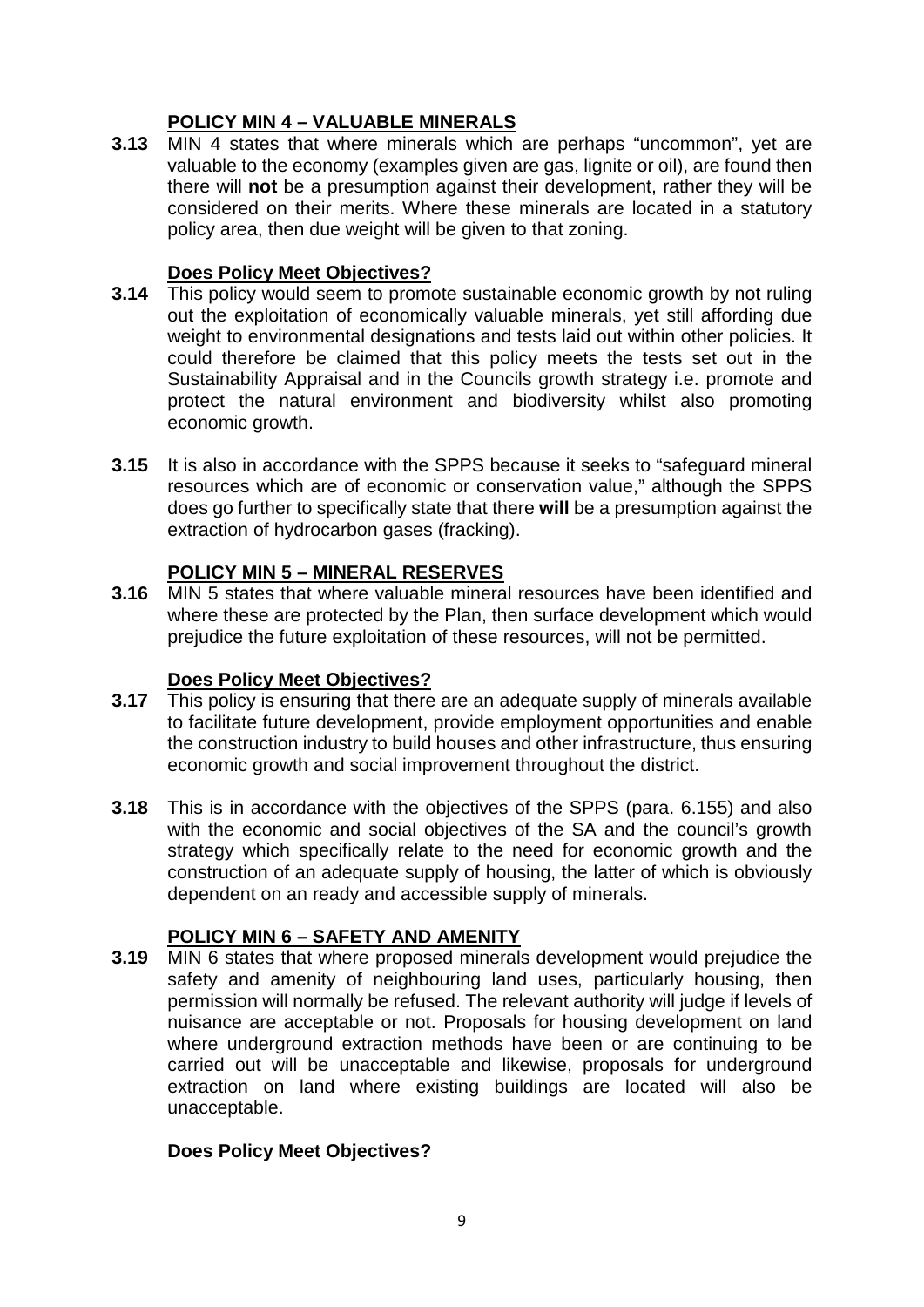**3.20** This policy is directly in accordance with the SPPS requirements (para 6.159). The SPPS also states however that the developer will be allowed the opportunity to demonstrate that the effects of the mineral proposal can be mitigated against. The direct wording of the SPPS states that;

Where such impacts are judged to be incompatible with the standards of amenity acceptable to the planning authority, planning permission should be refused, **unless the developer can demonstrate adequate means of mitigation.**

- **3.21** Therefore, while the PSRNI doesn't give scope for the developer to demonstrate that any issues of incompatibility between proposed mineral development and surrounding land uses can be overcome, the SPPS does afford this to the developer.
- **3.22** Whilst is not specifically relevant to the development of minerals, one of the key themes of the SA is the promotion and protection of health and wellbeing**.** By endeavouring to ensure that the safety of residents and buildings who are close to minerals development are protected and not put at risk by development, the existing policy is in accordance with this objective of the SA**.**

#### **POLICY MIN 7 - TRAFFIC**

**3.23** Policy MIN 7 seeks to ensure that road safety is not prejudiced by mineral development. Where traffic resulting from a mineral development proposal would impact on the convenience and safety of road users, permission will normally be refused. MIN 7 also includes provision for the importance of the mineral to the economy and the potential for it to be mined at other locations, to be considered in any decision where access is being taken from a major transport network.

#### **Does Policy Meet Objectives?**

- **3.24** MIN 7 is designed to ensure there is minimal impact caused on the environment, residential amenity and public safety by the traffic which is associated with minerals development. In this regard, it is in accordance with the objectives of the Sustainability Appraisal and the SPPS and the LDP growth strategy which refer to the need to promote health and wellbeing as well as protect the environment whilst also facilitating development which can help our economy.
- **3.25** The impact of heavy Lorries and machinery can be very controversial, particularly in remote rural areas which are served by minor roads, where a lot of mineral development can take place. The impact of such traffic at the Cavanacaw goldmine near Omagh is well known and show how important it is to achieve the right balance between facilitating development and respecting the interests of road users.

#### **POLICY MIN 8 – RESTORATION**

**3.26** The extraction of minerals is a temporary land use. Once quarrying has finished the land can be recycled or reused through restoration. MIN 8 states that applications for minerals development must include satisfactory restoration proposals following completion of mining or extraction activity. This is in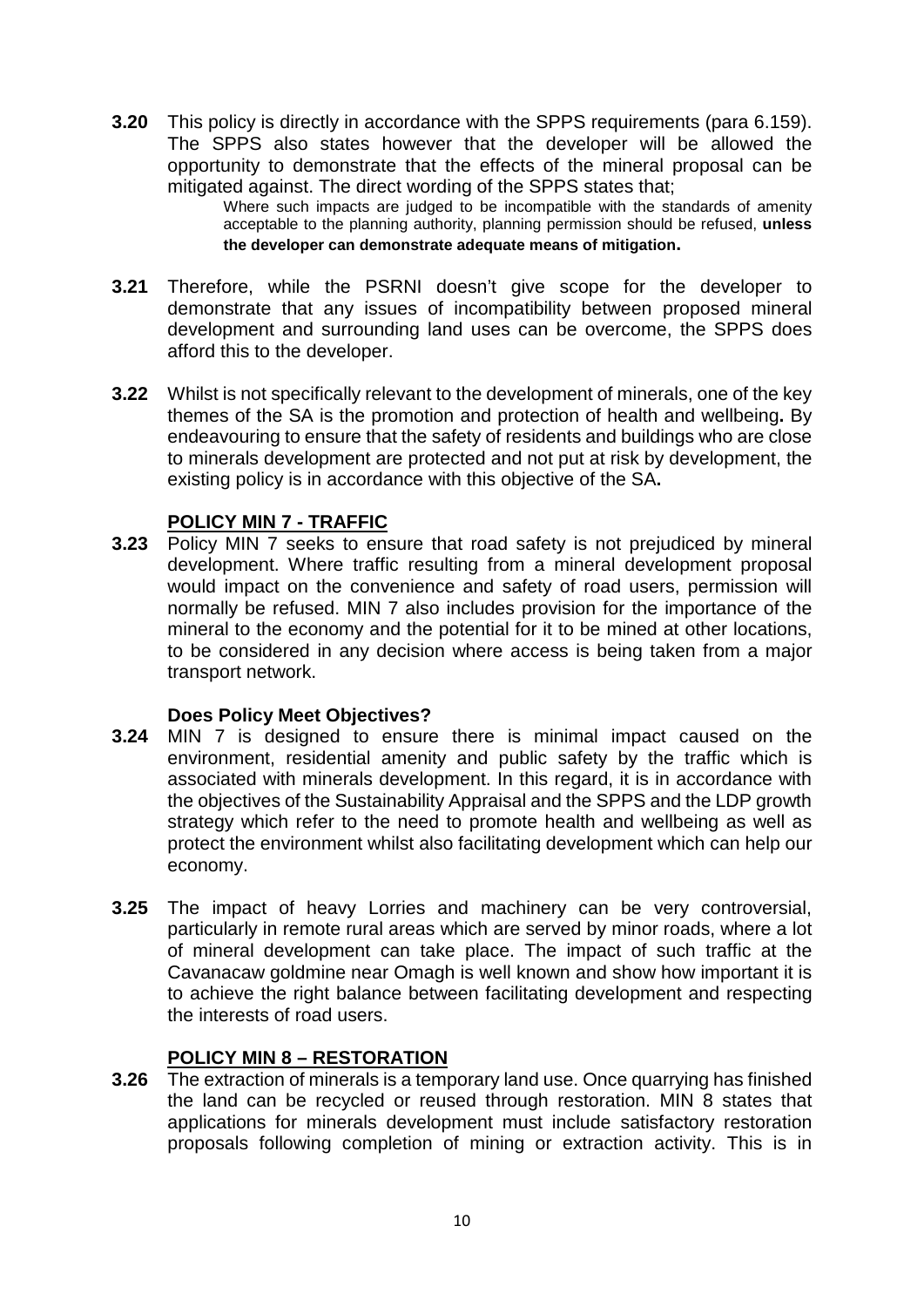accordance with the sustainability objectives of the SA, the LDP Growth Strategy and in direct conformity with a key aim of the SPPS.

- **3.27** Given the rural nature of most mining operations (and indeed, the majority of the Mid Ulster District), it could be argued, the preferred restoration or after use would be a return to agricultural land. Although the exact nature of potential restoration uses will depend on a variety of factors including the surrounding land use, the nature of the deposit in question and any biodiversity merit of the area.
- **3.28** All of these individual aspects of minerals policy as set out in the PSRNI are reflected in the SPPS and this is shown in the table below. Therefore, Mid Ulster's new Minerals Planning Policy which obviously must be mindful of the SPPS will also incorporate most of the policy concerns as laid out above although the format of a new policy might well be considerably different.

| <b>PSRNI POLICY</b>              | <b>INCLUDED</b><br>$\mathbf{I}$ N<br><b>SPPS</b> |
|----------------------------------|--------------------------------------------------|
| MIN 1 - ENVIRONMENTAL PROTECTION | YES - 6.158                                      |
| MIN 2 - VISUAL IMPLICATIONS      | $YES - 6.165$                                    |
| MIN 3 - AREAS OF CONTRAINT       | $YES - 6.153$                                    |
| MIN 4 - VALUABLE MINERALS        | $YES - 6.157$                                    |
| MIN 5 - MINERAL RESERVES         | $YES - 6.155$                                    |
| MIN 6 - SAFETY AND AMENITY       | $YES - 6.159$                                    |
| $MIN 7 - TRAFFIC$                | $YES - 6.160$                                    |
| MIN 8 - RESTORATION              | $YES - 6.167$                                    |

## **4.0 Options for Policy Approach Moving Forward**

**4.1** A key policy decision which must be made at the outset of the LDP process, in relation to minerals development is whether or not the Plan will contain Areas of Constraint on Mineral Development (ACMD's). A report by the Planning Appeals Commission (PAC) into the draft Magherafelt Area Plan 2015 pointed out that the imposition of ACMD's may potentially be erroneous because insufficient data exists regarding the exact extent of mineral reserves across Northern Ireland. The publication of the Mineral Resource Map in May 2012 began to address this but further investigation is required.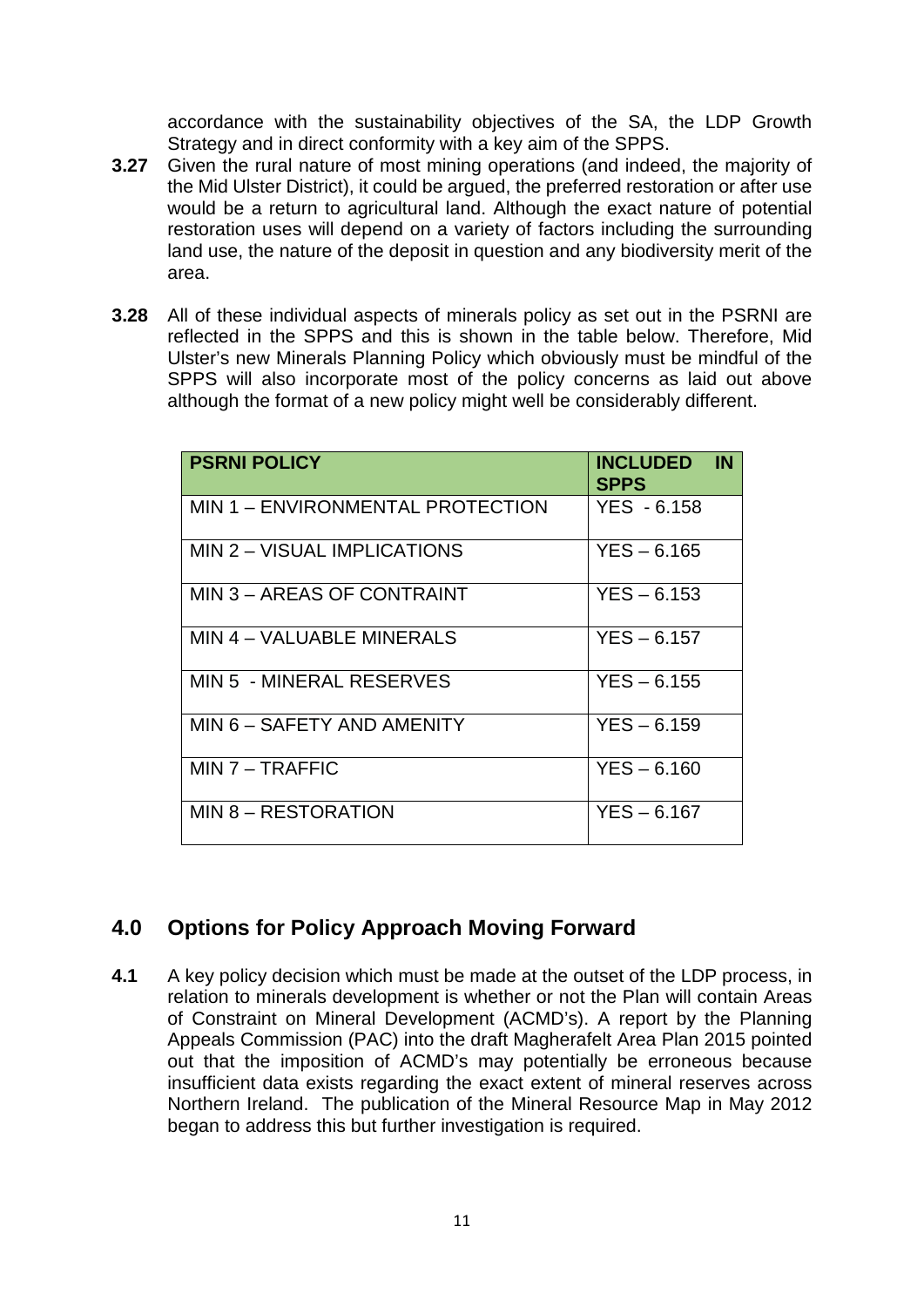- **4.2** As a result of this report by the PAC, the Magherafelt Plan when published in its final form, did not contain any ACMD's. Similarly, the two subsequent plans published by DOE, namely the Banbridge Newry and Mourne and the Northern Plan also did not contain any either.
- **4.3** It is therefore an option for the LDP not to contain ACMD's. If this option were adopted, then every proposal for mineral development would be assessed on its own merits against a criteria based policy. In this scenario where a proposed development meets the criteria in the policy, then planning permission would be granted. This approach would however sit at odds with the SPPS insofar as it states that the LDP should identify ACMD's.
- **4.4** Alternatively, the new LDP could include areas of mineral constraint and areas of mineral protection. The Plan would then also have corresponding policy setting out how applications which are located in these zonings should be assessed. Elsewhere in the District, i.e. outside these zonings proposals for mineral development would be assessed against a general policy for mineral development. Such an approach would conform with the strategic policy within the SPPS. This approach provides some degree of certainty to developers/operators and ensures that adequate provision is made for mineral development while affording protection to those areas where it is appropriate to do so.
- **4.5** There are therefore two options open to the new LDP on the approach to be taken to mineral constraint and protection:

**Option 1–**The LDP will not contain any areas of mineral constraint or areas of mineral protection. All applications for mineral development within the District, regardless of their location, will be assessed against a criteria based policy and if a proposal meets the criteria then it shall accord with the Plan. That criteria based policy could be worded along the lines of that currently contained within the SPPS.

**Option 2–**The LDP will contain areas of mineral constraint and areas of mineral protection. The Plan will also contain policies which will set out how proposals for minerals development which are located within these zonings will be assessed. In areas of mineral constraint, there will be a presumption against development unless in a pre-defined set of circumstances. In areas of mineral protection, there will be a presumption against surface development which would prejudice the future exploitation of important mineral reserves. This option would also take the approach that elsewhere in the District i.e. outside of these zonings, proposals will be assessed against a general policy for mineral extraction.

#### **ASSESSMENT OF OPTIONS**

**4.6** It is recommended that Option 2 be adopted as the preferred option. The SPPS specifically states that councils should "identify areas which should be protected from minerals development because of their intrinsic landscape, amenity, scientific or heritage value." The document also states that councils should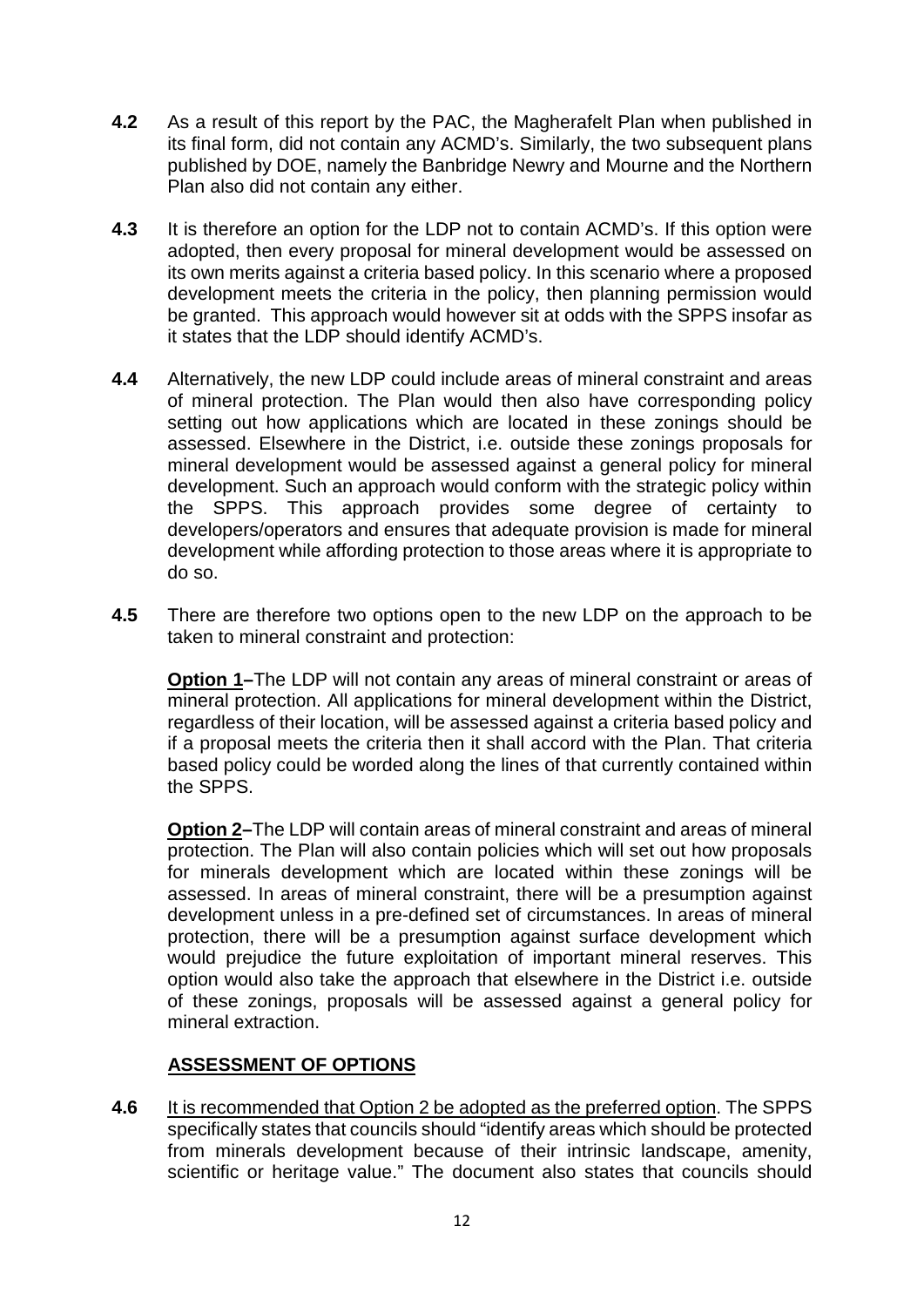"safeguard mineral resources which are of economic or conservation value and that these resources are not prejudiced by surface development."[3](#page-12-0)

- **4.7** Option 2 would be directly in accordance with these aims of the SPPS. By adopting option 1, the potential for challenges regarding the extent and existence of areas of constraint, as alluded to by the PAC in their report into the draft Magherafelt Area Plan, would be avoided. However, this option would be directly at odds with the SPPS. The SPPS says that councils should bring forward appropriate policies and proposals that must reflect the policy approach of the SPPS. By adopting option 1 and not designating any areas of constraint on mineral development or areas of mineral protection, the Council would be failing to reflect the policy approach of the SPPS.
- **4.8** As well as this, by adopting Option 1, there would be no way of protecting vulnerable landscapes such as those identified in the Landscape Assessment Paper. Option 1 would leave these areas at the mercy of mineral development with no protection other than that provided by a criteria based policy. The Minerals Position Paper which was presented to Planning Committee in January stated that the preferred option would be to designate areas of mineral constraint at all of those areas which were identified as vulnerable landscapes but exclude those areas which are currently experiencing high levels of quarrying activity.
- **4.9** Therefore, while the LDP will have designated Areas of Constraint on Mineral Development, it will be important to ensure that these zonings are imposed after careful consideration of all available evidence and not just imposed freely across all sensitive landscapes and environmentally sensitive areas. Further consultation will be carried out with QPANI in a bid to better understand the mineral requirements of the district so that the areas of constraint will not place an undue burden on the minerals industries in Mid Ulster.

## **5.0 Proposed Changes to Policy**

- **5.1** Having undertaken the evidence gathering contained within the Minerals Position Paper and considered the SPPS and the Rural Strategy it is felt that the approach to minerals planning policy in the new LDP should be more concise and less fragmented than the current prevailing policy which is laid out in the Planning Strategy for Rural Northern Ireland.
- **5.2** Applications for the extraction of hydrocarbons will be dealt with in line with regional policy (i.e. the SPPS) and this will mark the only notable difference from existing policy approach of the Rural Strategy.
- **5.2** Instead of adopting 8 separate policies as contained with the Rural Strategy, it is considered that these policies can be combined to form 3 separate polices for the following aspects of minerals development;

<span id="page-12-0"></span><sup>&</sup>lt;u>.</u> <sup>3</sup> SPPS, Para 6.155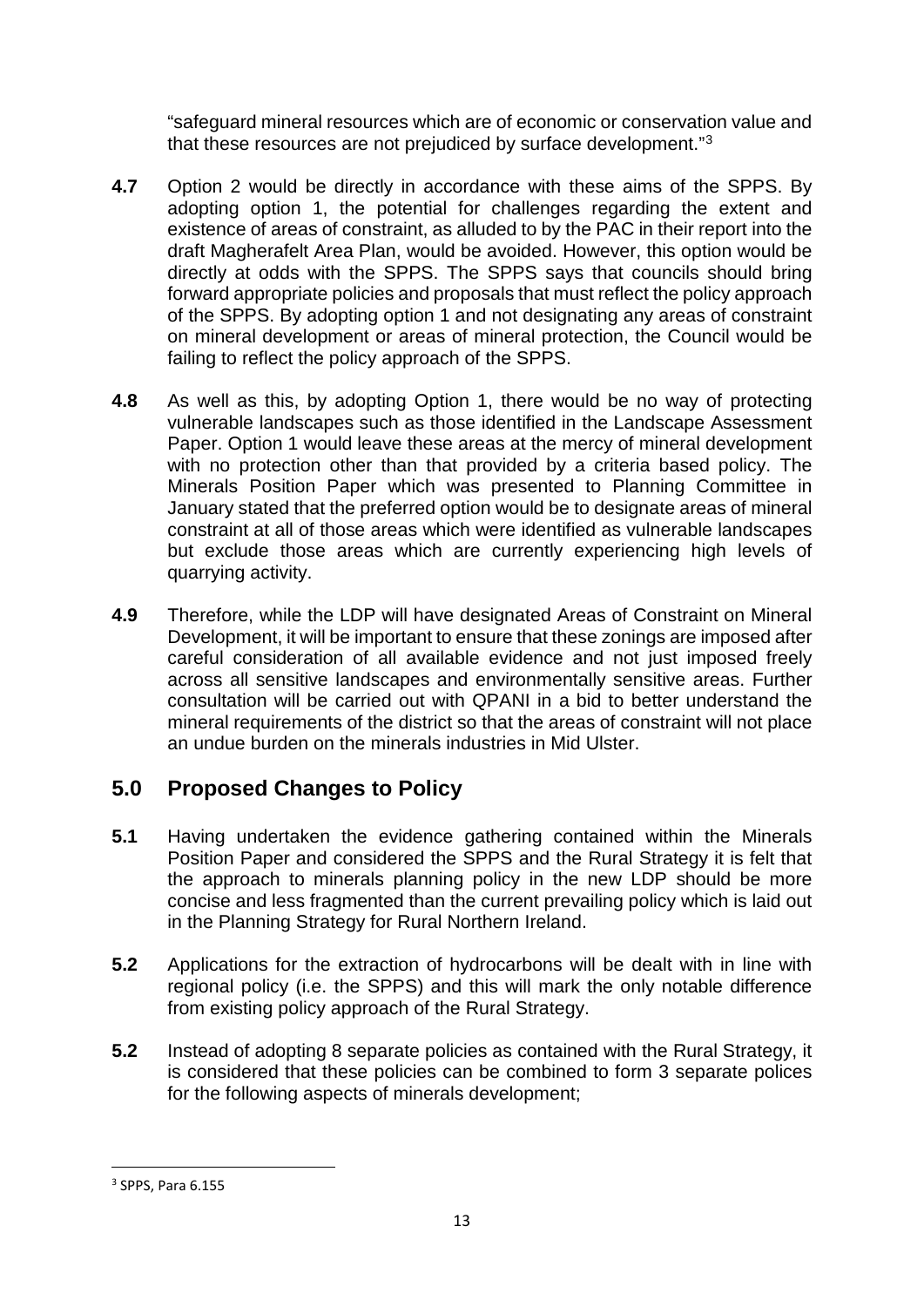- i. A general policy on mineral extraction which will be relevant to all applications which fall outside an area of mineral constraint or an area of mineral protection.
- ii. A policy for applications which fall inside an Area of Constraint on Mineral Development
- iii. A policy for applications which fall inside a Mineral Policy Area i.e. an area where mineral resources are protected.
- **5.3** These three strands will combine all the existing policy requirements which are laid out in the SPPS and which are also included in the PSRNI. The Table below summarises the potential layout of new policies.

| <b>NEW POLICY</b> | <b>NEW</b><br><b>DETAIL</b>                                                                             | POLICY   SPPS POLICY  <br><b>PROVISION</b><br><b>INCLUDED</b> | <b>PSRNI POLICY</b><br><b>PROVISION</b><br><b>INCLUDED</b>                                            |
|-------------------|---------------------------------------------------------------------------------------------------------|---------------------------------------------------------------|-------------------------------------------------------------------------------------------------------|
| MIN <sub>1</sub>  | General<br><b>Extractive Policy</b><br>for<br>applications<br>outside zonings                           | MIN 1, MIN 2,<br>minerals $ MIN 4$ , MIN 6,<br>  MIN 7, MIN 8 | 6.158<br>• 6.165<br>$\bullet$ 6.157<br>6.159<br>$\bullet$<br>6.160<br>$\bullet$<br>6.167<br>$\bullet$ |
| MIN <sub>2</sub>  | Policy<br>for<br>applications<br>in<br>Areas<br>of<br>Constraint<br>on<br><b>Mineral</b><br>Development | MIN <sub>3</sub>                                              | 6.155                                                                                                 |
| MIN <sub>3</sub>  | <b>Policy</b><br>for<br>applications<br><b>in</b><br><b>Mineral</b><br>Policy<br>Areas                  | MIN <sub>5</sub>                                              | 6.155                                                                                                 |

## **6.0 Preferred Option Policy Wording**

6.1 It is considered that the policy approach of Option 2 could be worded along the following lines:

6.2

## **POLICY MIN 1 – MINERAL DEVELOPMENT**

*Outside of Areas of Constraint on Minerals development shall accord with the Plan where all the following criteria are met:*

- *a) The development will not prejudice the essential characteristics of a site of international, national or local nature conservation importance including ASSI's, SAC's, SPA's and local / national Nature Reserves;*
- *b) Special attention is paid to accommodating protected species and protecting biodiversity;*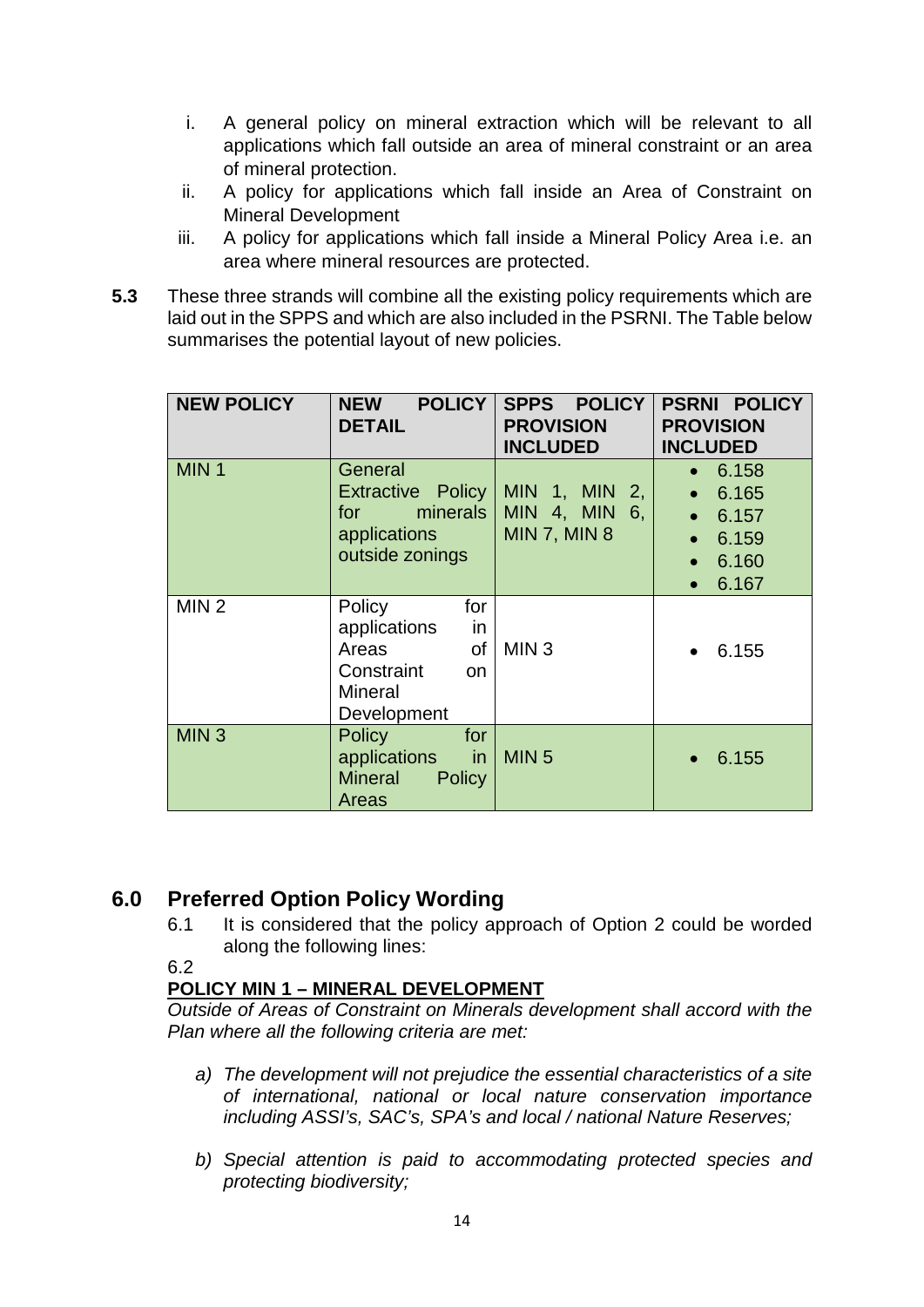- *c) The developer has demonstrated that there will be no significant risk to public safety or amenity caused by dust, noise, blasting or the use of chemical and / or biological agents;*
- *d) The developer has demonstrated that the development would not impact negatively upon the safety and amenity of occupants of development in close proximity to the mineral working and / or its transport routes as a result of noise, vibration and dust arising from the excavation process or from the transportation of materials. This criteria will be of particular relevance to proposals involving the use of explosives in the extraction process;*
- *e) The transportation of materials will not significantly impair the safety and amenity of road users and residents along the roads where extracted materials will be transported, by virtue of unacceptable volume of traffic or by vibration, dust or noise associated with the proposed development;*
- *f) The development will not have an unduly obtrusive or negative impact on the landscape, such as breaking a skyline or failing to make the most of natural landscape features to aid integration. The location of plant machinery, waste material or the stockpiling of equipment or mineral product are also important considerations when assessing the visual impact on the landscape and the impact of these things will be considered to be part of the development in its entirety;*
- *g) The proposed development must contain details of restoration proposals which are commensurate with the scale of the development and which takes account of the type of deposits in the ground, the excavation methods used and the characteristics of the surrounding landscape;*

*Applications for the extraction of peat for sale will not accord with the Plan if the proposal fails to protect the bog land and its valuable nature conservation interests as well as protecting landscape quality, particularly in AONB's. Applications for the extraction of Hydrocarbons (oil and gas) shall be determined in line with strategic policy as contained in the Strategic Planning Policy Statement (SPPS).*

#### **POLICY MIN 2 – AREAS OF CONSTRAINT ON MINERAL DEVELOPMENT**

*Extraction or processing of minerals within an Area of Constraint on Mineral Development shall not accord with the Plan. Exceptions may be made for the minor expansion of existing workings OR where extraction will provide important benefits to the local community such as the provision of building materials for the restoration and repair of buildings of built conservation interest. In all cases, the following criteria must be met;*

- *a) The application is for a proposal with a short term of extraction;*
- *b) It can be demonstrated that there will be limited environmental impacts;*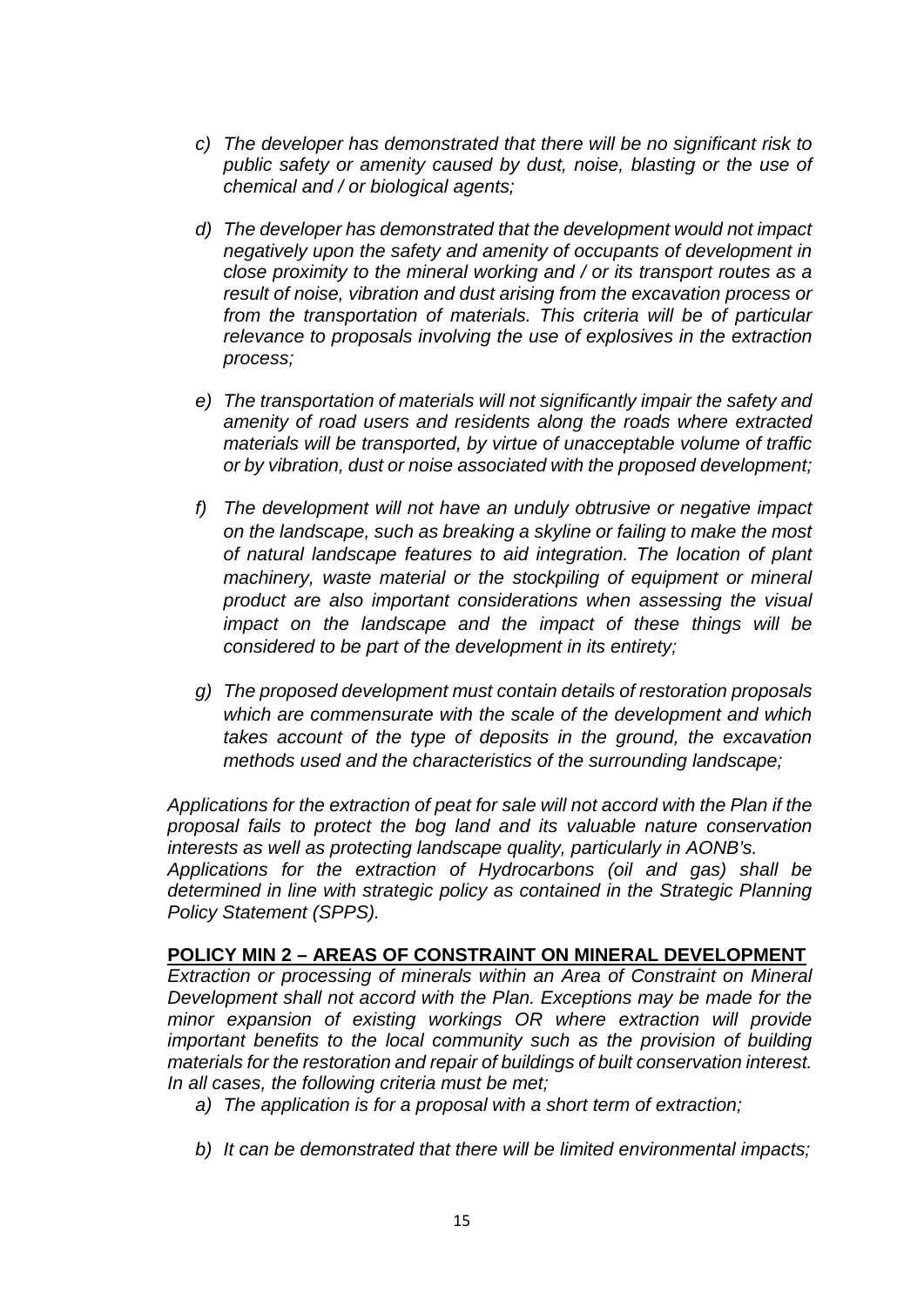- *c) There will be no on site processing of excavated material;*
- *d) In all of the above cases, adequate restoration proposals are provided in line with part g) of Policy MIN 1.*

#### **POLICY MIN 3 - MINERAL POLICY AREAS**

*Development which would sterilize or prejudice mineral extraction within a Mineral Policy Area shall not accord with the Plan.*

- **6.2** With specific reference to Policy MIN 3, it is proposed to undertake consultation with DETI/Geological Survey Northern Ireland (GSNI) to ascertain the following;
	- i. The amount of resources remaining in the three existing mineral policy areas in the District (designated in the current Area Plans), namely those at Derry on the outskirts of Coalisland, Derraghadoan near Dungannon, and Ballyreagh, near Cookstown.
	- ii. Whether there are any additional areas of minerals which should potentially be protected in the form of a Mineral Policy Area zoning in the new LDP.

Depending on the answer to these questions, Policy MIN 3 may or may not be necessary as part of the new LDP.

## **7.0 Conclusions and Recommendations**

**7.1** It has been found that by and large, the existing minerals policies contained within the PSRNI are in conformity with the objectives of the SPPS, the SA and the LDP growth strategy. Under the existing policy, Mid Ulster's minerals industry has flourished and employs more people than is the case in any other district. This was discussed in the Minerals position paper and is shown in the graph below;



**7.2** It is felt however, that planning policy can be simplified from what is in the PSRNI. Whilst the majority of the policy provisions within the PSRNI are mirrored in the SPPS and will therefore read across to our new policy, there is